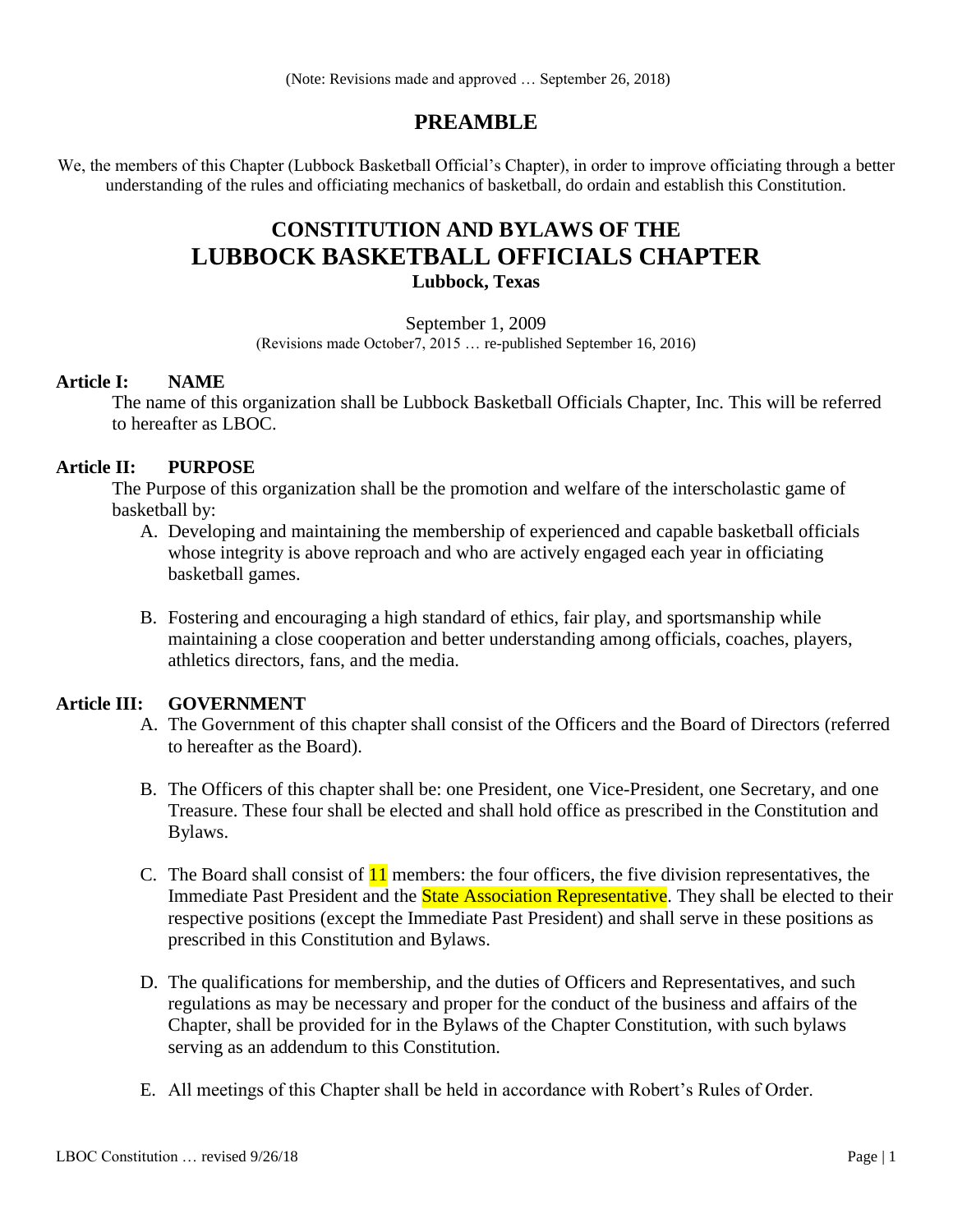## **Article IV: AMENDMENTS**

This Constitution and Bylaws may be amended at any chapter meeting by an affirmative vote of twothirds majority of three-fourths membership present, in good standing and voting, provided that a copy of the proposed amendments shall have been made available at a regularly scheduled chapter meeting or by some other means of delivery to the general membership at least two weeks prior to the chapter meeting at which the vote on the amendments is to be taken.

- A. Proposed amendments to the Constitution shall be presented to the Board in written form. Proposals may be modified by the Board with the consent of the presenter.
- B. Actions upon amendment requests shall not be taken prior to two weeks or one chapter meeting after the request is made.
- C. Any alterations to the proposed amendment at a chapter meeting constitute a new amendment proposal.

### **Article V: ELECTIONS**

The election of the Officers and Board Members shall be held each year during the last regularly scheduled meeting. This shall be held not later than the last scheduled girl's regular season game. Nominations and elections shall be conducted as follows:

- A. The election of officers and representatives will be by secret ballot prepared by the Immediate Past President. The Immediate Past President will be the election judge unless nominated for an office. A nominated officer may not serve as election judge. Any officer or representative except the Secretary, the Treasurer and the State Association Representative may succeed himself/herself only once in succession. All nominations for officers and representatives, except the Secretary will be made from the floor and can only be made at the regularly scheduled meeting preceding their elections. Any member wishing to run for the office of Secretary must submit a letter of intent to the President prior to the last regularly scheduled meeting preceding the election. A member may be nominated prior to the last regularly scheduled meeting preceding the election. A member may be nominated for only one office and may hold one office in the Chapter. An officer or representative must resign his/her present office if elected to another position. A nominee must accept or decline the nomination at the meeting when he/she is nominated.
- B. The nomination of officers shall be held in the following order:

Secretary (letter to President) President Vice-President Treasurer Representative by division beginning with Division 5 **State Association Representative** 

- C. Each member in good standing will receive one ballot after paying dues for the upcoming year. If members are unable to attend the meeting on the night of the election, then the member must adhere to the following policy to have an absentee vote.
	- 1. Member must submit to the election judge, in writing at least 24 hours prior to published meeting time, a letter stating his or her intention to vote with an absentee ballot.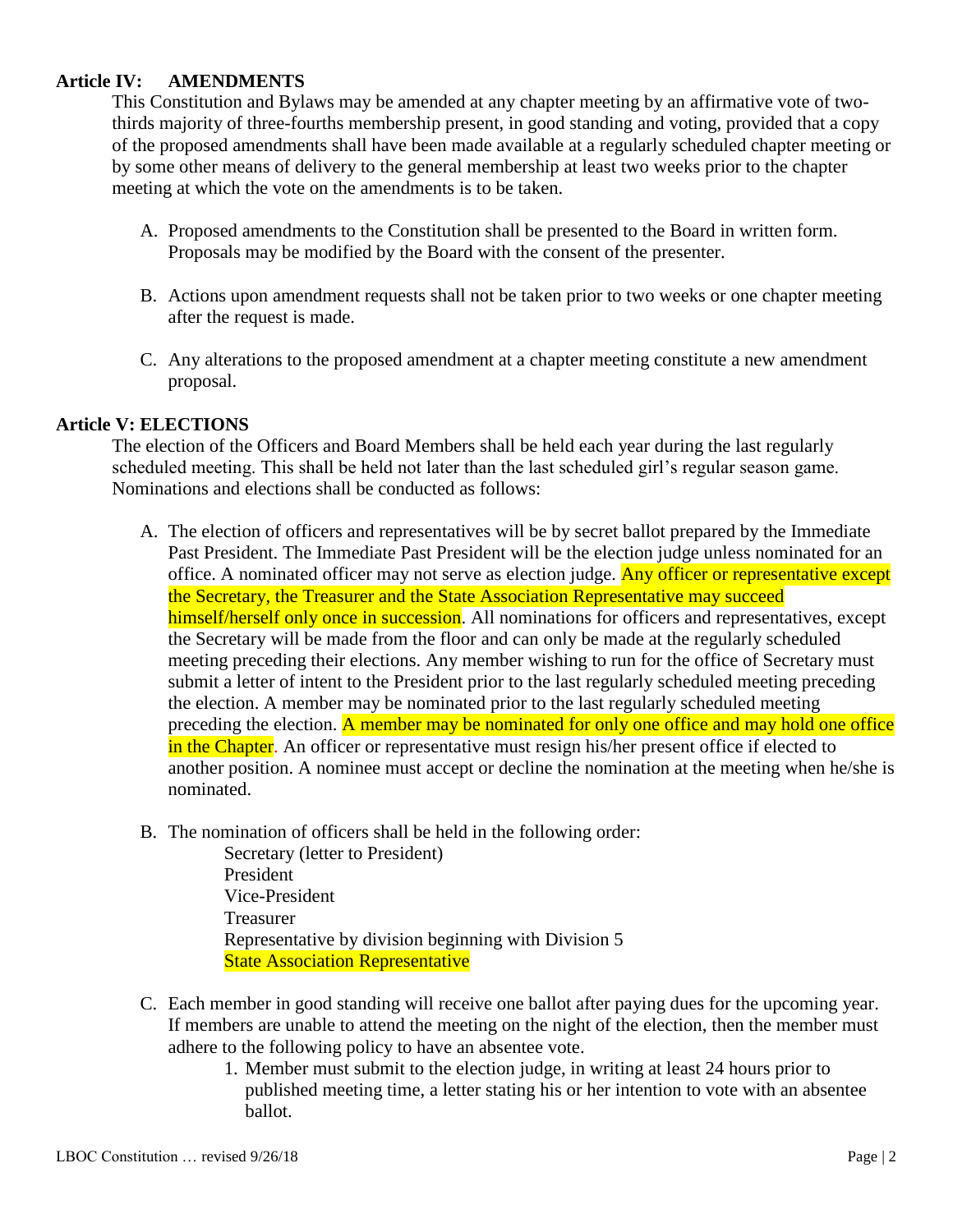- 2. Reason for absence must be approved by board policy, Constitution, or accepted practices according to Board.
- 3. An official ballot, or copy thereof, shall be submitted by hand, U.S. mail, or other approved means to the election judge no later than the published meeting time.
- 4. Vote submitted in absentia must name only one candidate for each office and shall be allowed to count for stated candidate in any run-off.
- 5. On the night of the election, the election judge will verify that the absentee ballot is valid. If the member is able to attend the meeting, his/her absentee ballot shall be voided and shall be accorded the right to vote as any other member present.
- D. Each member elected to the Board must have a majority of the votes on any ballot. If there is not a majority, a runoff election shall be held between the two candidates receiving the higher number of votes on the ballot. To fill a vacancy in any office, the President or ranking officer may announce at any regularly scheduled meeting that an election will be held at the next regularly scheduled meeting to fill said vacancy. Nominations and elections will be held the same meeting in filling vacancies.

Exception: *If any current board member is nominated and elected to a new office, thereby causing him/her to resign their current office, there will be an immediate nomination and election for balance of their term.*

E. The term of office for the division 5 representative shall be for one year. The remaining division representatives and officers shall serve a term of two years. The voting for officers, division 1 and 3 representatives shall be held during odd years and the voting for division 2 and 4 representatives, plus State Association representative shall be held during even years. If an elected representative accumulates enough points to advance to higher divisions, he or she will continue to serve in the elected position until the term expires. This shall begin the Monday after the UIL Boys State Tournament following his/her election.

# **Article VI: GENERAL MATTERS**

The Chapter shall abide by the LBOC Constitution and Bylaws, and all members in good standing shall receive full rights and privileges as provided by the State and Chapter.

# **CODE OF ETHICS**

# **Section I: POLICY**

The designation "basketball official" must be a pledge of honesty, dedication, and fairness. Integrity and fidelity to the game of basketball and a sense of great responsibility to the players, coaches, fans schools, and fellow officials must transcend the thought of material gain or recognition. In the fulfillment of the purpose to which it is dedicated, this Chapter charges its memberships with strict observance of this Code of Ethics. If an incident occurs which is beyond the scope of this Chapter's Code of Ethics, the Chapter shall refer to the State Code of Ethics and/or its current amendments to properly handle such incident.

# **Section II: VIOLATIONS**

A member shall have violated the Code of Ethics by:

A. Breach of contract by failure to fulfill his/her Chapter approved schedule without just cause.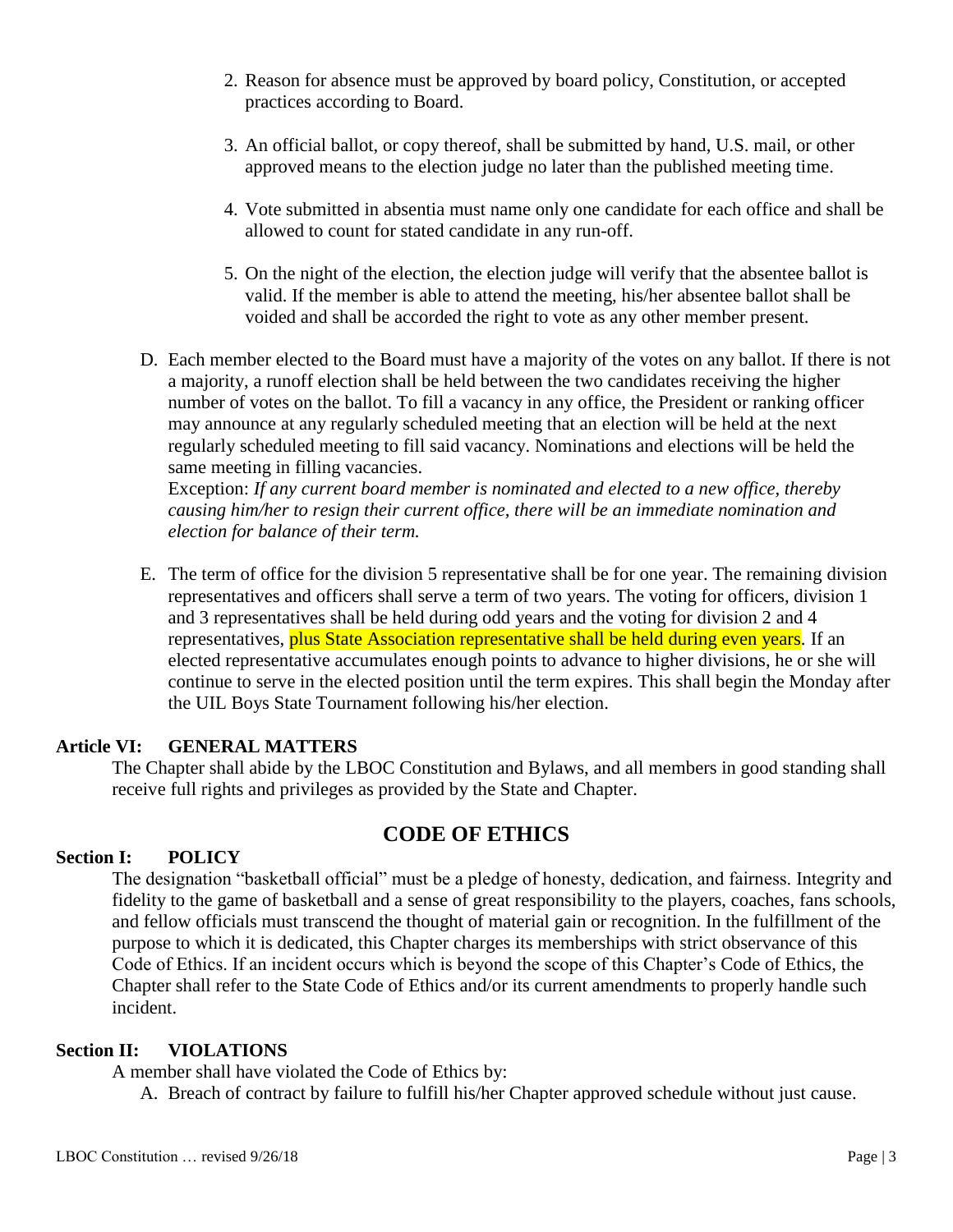- B. Falsification of reports in any manner.
- C. Verbal or physical abuse to coaches, players, or fans.
- D. Procurement of game by member solicitation with school officials.
- E. Open criticism of fellow officials in any manner.
- F. Any conduct which is contrary to or inconsistent with the Constitution or policies adopted by the Board.
- G. Falsification of application in any manner. Also the Board will not admit a member of poor standing from another chapter or state. The Chapter membership reserves the right to make the final decision.

# **Section III: OFFENSES, DISCIPLINARY ACTION, AND PROCEDURES**

If any member violates any of the rules or ethics of the Chapter or any of the provisions of the Constitution of Bylaws, or conducts himself/herself in a manner likely in the opinion of the Board, to injure or discredit the reputation or standing of this Chapter, or a formal complaint is made against a member in writing, upon review of an investigative committee and based on its recommendation, the Board shall have the power, by two-thirds vote of those Board members present and voting, to impose such members sanctions, and/or expel him/her from membership in the Chapter, subject to the following procedures:

- a. If a member is convicted of a Class C Misdemeanor, excluding traffic violations, the LBOC will hear the matter and take appropriate action. Copies of all documentation shall be forwarded to the UIL Director. Appeals will be to the chapter level.
- b. If a member is convicted of a Class A or Class B Misdemeanor, the LBOC will hear the matter and take appropriate action. Copies of all documentation shall be forwarded to the UIL Director. Appeals will be to the chapter level. Chapter decisions may be appealed to the UIL.
- c. If a member is charged or indicted of a felony, the member is automatically suspended. This action is to be taken by the local chapter with a copy of the suspension letter forwarded to the UIL. Suspension is to remain in effect until the charge or indictment is resolved.
- d. If a member is convicted of a felony or pleads guilty or no contest to a felony, membership is automatically terminated. NO APPEAL! LBOC will notify and forward copies of all documentation to the UIL.

# *DUE PROCESS*

- A. An investigative committee, which will include the President, Vice President, Secretary, and the member's Division Rep. will go to the individual in question and verify the situation to determine if further action is necessary by the entire board. If a member if the investigative committee needs to be excused from the committee due to conflict of interest, another member will be appointed by the remaining members of the committee.
- B. Written notice of the charges and the time and place of the meeting of the Board to consider such charges shall be given to the accused member not later than one week prior to that meeting. Notice means written notice, mailed "Certified Mail Return Receipt Requested" to the respondent at the most recent address furnished to the chapter secretary.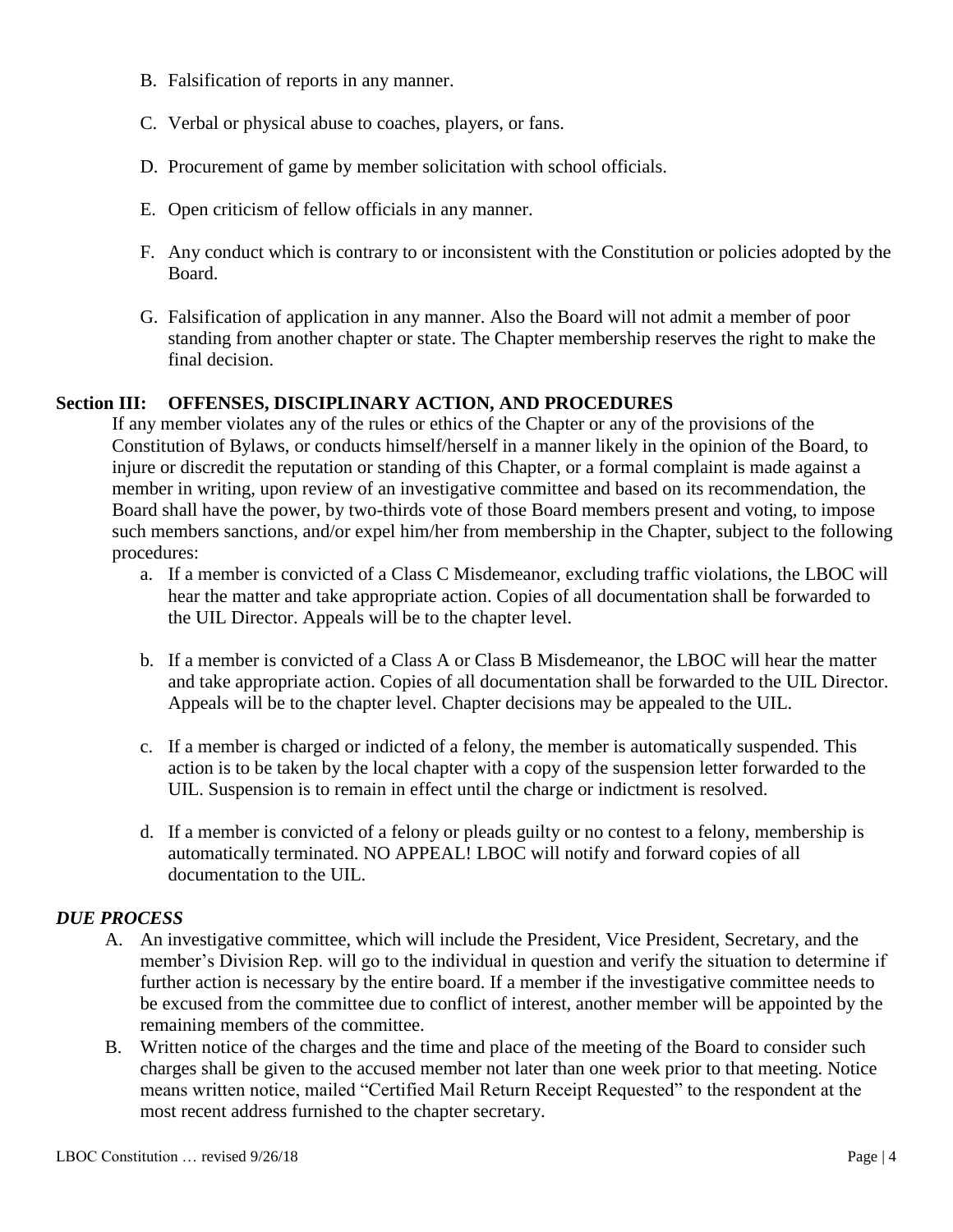- (1) Date or dates of alleged infraction(s)
- (2) Description of alleged infraction(s)
- (3) Name of person initiating action unless determined to confidential in accordance with following rules governing same.
- (4) Identification of provision of constitution, bylaws, or rules involved
- (5) The day, time and location of the hearing
- (6) The range of the action that may be taken as a result of the proceedings
- (7) In the absence of good cause shown, that failure to attend the hearing will terminate the respondent's right to appeal any discretionary decision of the Board.

Notice by "Certified Mail Return Receipt Requested" shall be presumed to be received by a respondent 5 days after deposit in the U.S. Mail, postage prepaid and addressed to the respondent's address contained in the official roster on the website.

- C. At the hearing before the Board to consider such charges:
	- ARTICLE 1: At any stage during which new testimony or evidence is to be presented to a decision making body, the respondent shall be afforded a reasonable opportunity to be present during all proceedings involving evidence or testimony, the right to have another person represent them or to be represented by legal counsel, the right to a full disclosure of all evidence presented to the decision making body or a member of the decision making body, the opportunity to controvert all evidence against them, the opportunity to present witnesses on their behalf, and the right to cross-examine all adverse witnesses, subject to the limitations necessary to protect the confidentiality of complainant or witness to be set out below.
	- ARTICLE 2: Person who initiate an ethics inquiry shall be afforded a reasonable opportunity to be present during all proceedings involving evidence or testimony, the right to have another person represent them or to be represented by legal counsel, the right to a full disclosure of all evidence presented to the decision making body or member of the decision making body, the opportunity to present witnesses on their behalf, and the right to cross-examine all respondent's witnesses, subject to the limitations necessary to protect the confidentiality of a complainant or witness to be set out below.
	- ARTICLE 3: The hearing should be conducted generally in accordance with Robert's Rules of Order, Newly Revised. However, bearing in mind the requirement of basic sense of fairness, the chair may conduct the meeting in any way that results in a fair and orderly processing.
	- ARTICLE 4: Rules of Civil or Criminal Courts do not apply and hearsay evidence, affidavits, parole, and other forms of evidence not normally admissible in courtrooms may be admissible, provided disclosure is made to the respondent who shall have a reasonable opportunity to controvert such evidence.
	- ARTICLE 5: The presiding officer is responsible for insuring an accurate record is made of all hearing and that such record be available to all parties so long as an appeal is permissible under these guidelines. Failure to make and maintain an adequate record may be grounds for dismissal of a matter and/or the initiation of a separate ethic procedure against the person who failed to maintain accurate records.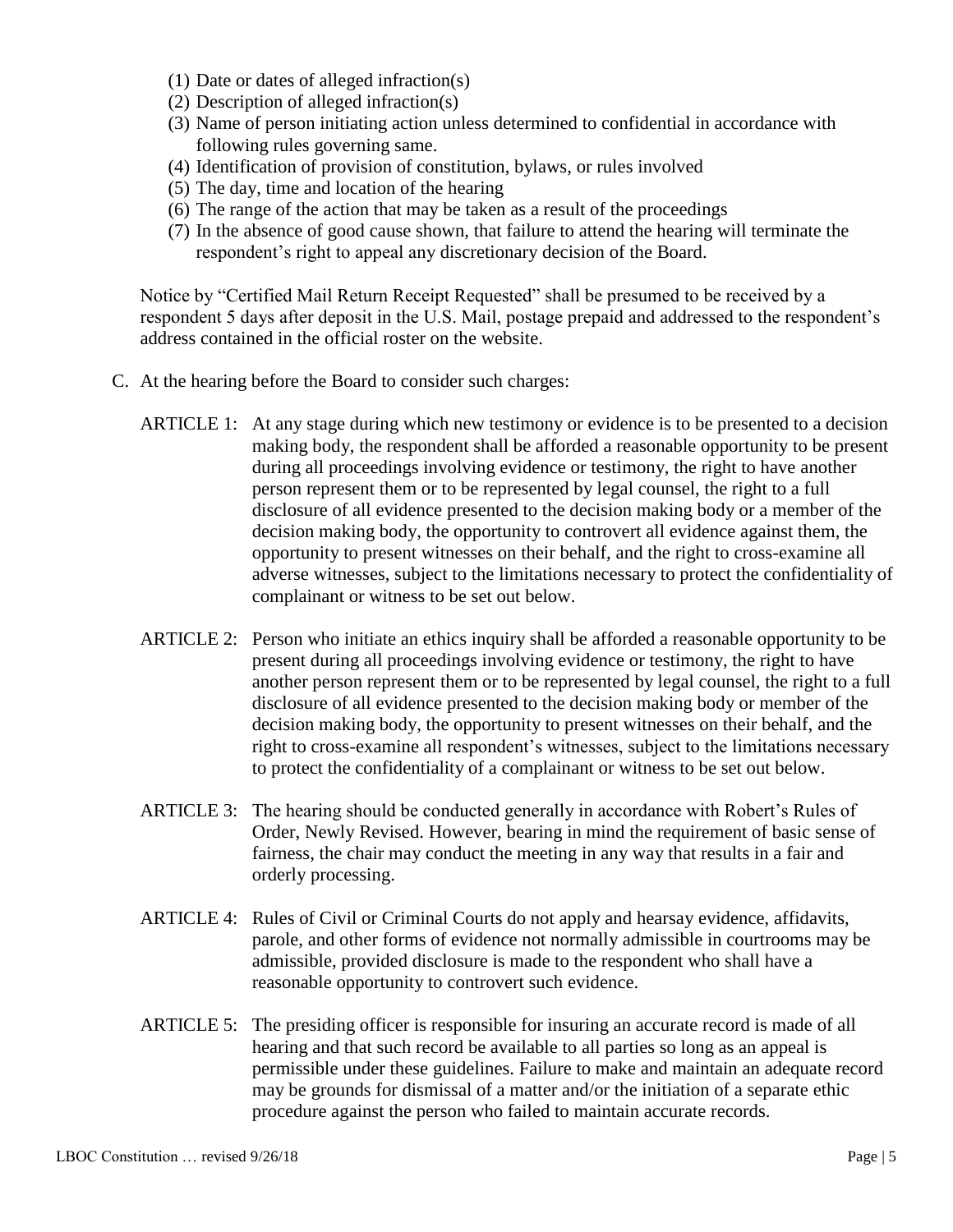ARTICLE 6: Any person displaying disruptive conduct, including legal counsel, may be barred from the proceedings.

# *CONFIDENTIALITY OF CERTAIN COMPAINANTS OR WITNESSES*

- ARTICLE 1: The Board shall determine that in the best interest of the sport (not chapter or individual member), the identity of a complainant or witness should not be disclosed to a respondent or other persons provided the respondent shall be furnished with the full statement of such undisclosed person(s) as used by the decision making body and the respondent shall be provided the opportunity to submit written questions to the decision making body for submission to the undisclosed person(s).
- ARTICLE 2: The Board may alter or modify the questions submitted to clarify or to eliminate duplicate, argumentative, or irrelevant questions, as well as questions designed to primarily to determine the identity of the undisclosed person before submission to the undisclosed person. The respondent shall be provided with copies of the questions as submitted and an opportunity to supplement. Questions that go to the heart of the respondent's defense may be reworded but not omitted. Questions may be added provided both questions and answers are made available to the respondent in a timely manner.
- ARTICLE 3: The Board shall not consider the testimony or evidence of an undisclosed person who did not provide written responses to questions propounded them under this section.

# *TIME LIMITS*

- ARTICLE 1: In the absence of a specific request from the University Interscholastic League, a chapter may not discipline a respondent for an event that occurred more than one year prior to the initiation of the request.
- ARTICLE 2: The Board may not initiate a request for an investigation or chapter action that might result in disciplinary action to respondent more than one year after the occurrence of the event charged or more than 90 days after the Board discovers the occurrence, whichever is later.
- ARTICLE 3: In the absence of good cause shown, the Board should complete its investigation and hearing process within 180 days of the occurrence of the event or within 90 of the disclosed of the event on which the charge is made, whichever is later. Good Cause shown would include delays requested by the respondent or necessitated by verified illness sufficient to prohibit participation by necessary persons.
- ARTICLE 4: At the chapter level, a respondent shall have not less than 30 days within which to perfect an appeal to the next level of the decision resulting in action detrimental to the respondent.
- ARTICLE 5: The respondent's chapter representative shall review all appeals to the Board for compliance with these procedures and to insure basic fairness to all parties and within 10 days shall either return the appeal to the Board with a written explanation of the procedures the Board failed to follow or serve the decision to the respondent.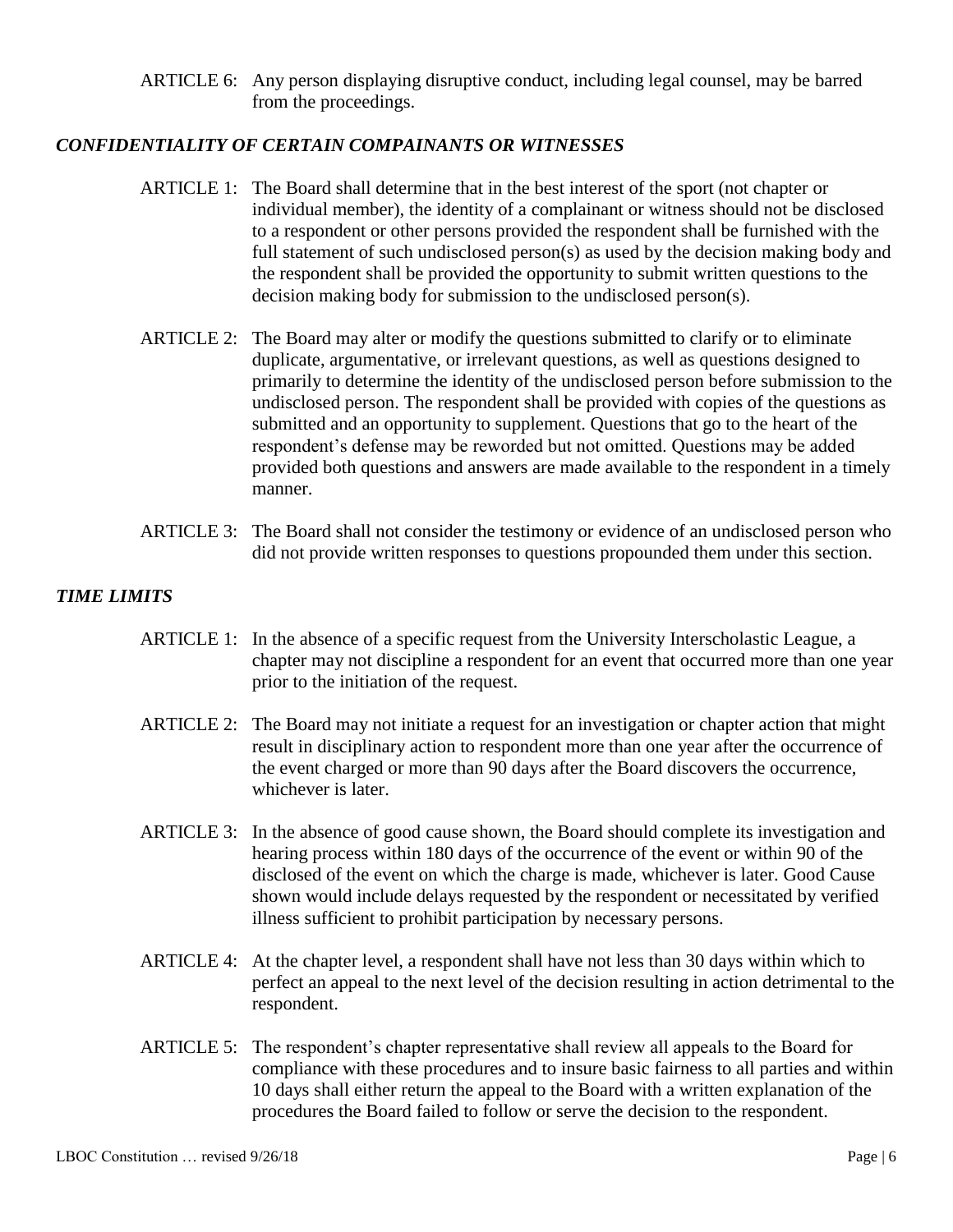# *COSTS*

The Board may charge the costs of the due process to either the individual or the chapter, whichever is the non-prevailing party, or apportion the costs according to basic equity and fairness founded upon the evidence and testimony. Costs include all expenses necessarily incurred as a result of the process, to include long distance telephone expense, copies, postage, travel, meals, and lodging for hearing committee members, costs of transcripts, video or sound recordings, court reporters, and any other expense to the Chapter made necessary by the due process.

In the event a situation arises which is not covered in there procedures or guidelines, the UIL shall determine the proper procedure or procedures in such case.

#### **Section IV: APPEALS**

Any member disciplined by the Board for any reason may appeal the decision of the Board to the Chapter membership.

- A. In order to appeal to the Chapter, the disciplined member must give written notice of appeal to the President (or the highest ranking officer or Board member if the President is not available) within 15 days after receiving written notice of the Board's decision.
- B. Any penalty imposed by the Board shall remain intact pending the result of the appeal.
- C. The President shall schedule a hearing of the appeal before the Chapter membership at the soonest possible regularly scheduled Chapter meeting after notice of the appeal is received.
- D. A two-thirds majority of the members present and voting is necessary to overturn and rescind a decision of the Board regarding a matter of discipline.

# **Section V: CODE OF ETHICAL CONDUCT**

ARTICLE 1: Each member of the LBOC shall:

- a. Put loyalty to the highest moral principles and to LBOC above loyalty to persons or individual gains.
- b. Uphold the Bylaws and legal regulations of the LBOC and support members therein and never be a party to their evasion.
- c. Never discriminate unfairly by dispensing of special favors or privileges to anyone, whether for remuneration or not, and never accept, for self or family, favors or benefits under circumstance which might be construed by reasonable persons as influencing the performance of LBOC duties.
- d. Make no private promises of any kind binding upon duties of office since a LBOC member has no private word which can be binding on public duty.
- e. Engage in no business with non-members, either directly or indirectly which is consistent with the conscientious performance of LBOC principles.
- f. Expose corruption wherever discovered.
- g. Up hold these principles ever conscious that membership is a basic human trust.
- h. The official shall be a member in good standing of his/her Chapter each year.
- i. The official uniform and patches as designated by the Chapter shall be worn.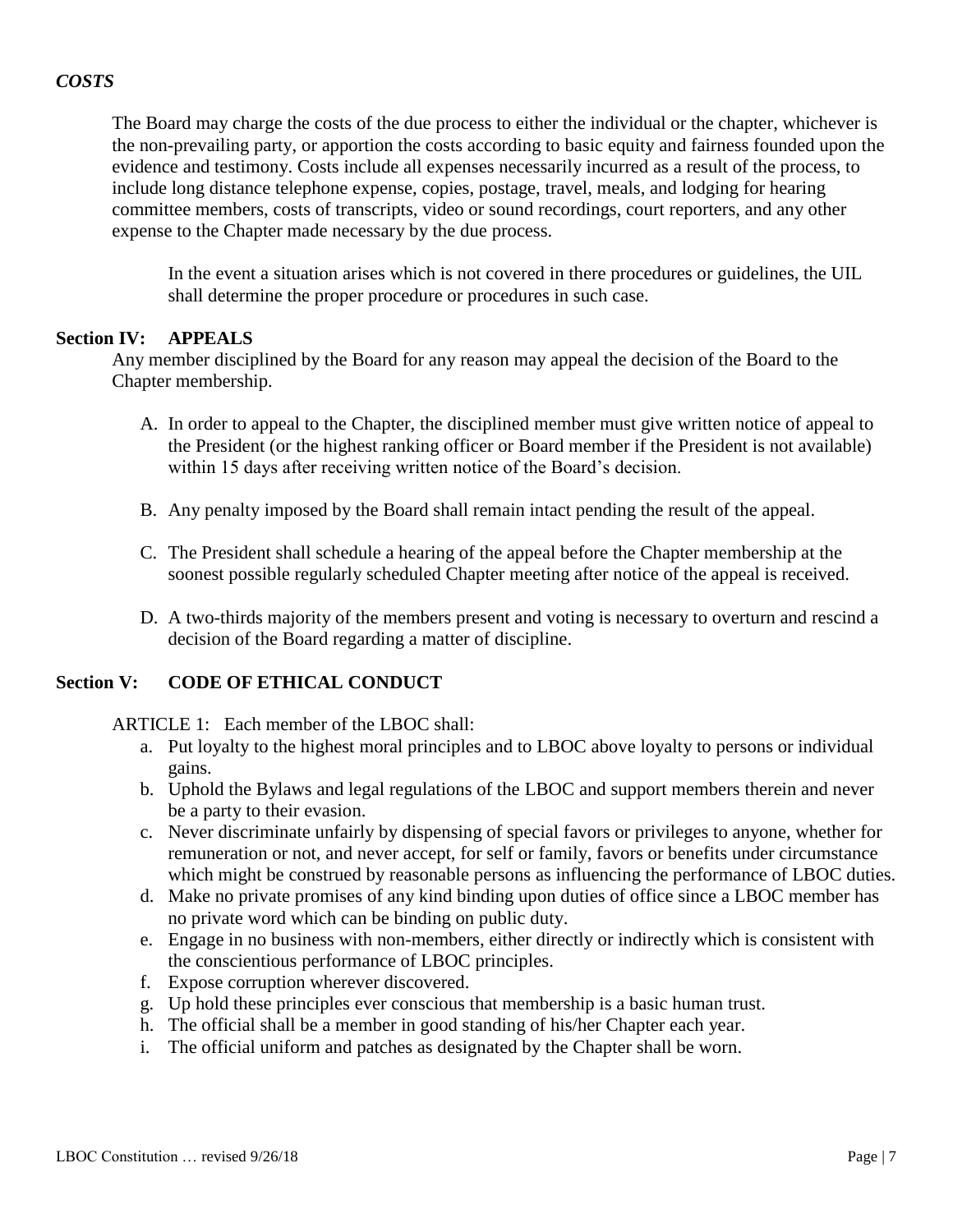- j. No official shall partake of any substance prior to officiating a game/match which would impair his/her physical or mental performance. An official shall not compromise the integrity of the LBOC while in any article of clothing identifying themselves as an official following a game/match.
- k. Every member's conduct, speech, and actions during or enroute to and from a game/match shall be above reproach and should always demonstrate the example of sportsmanship, courtesy, and self-control.
- l. The official should arrive at the game/match with sufficient time to inspect facility and equipment, discuss ground rules, instruct supplementary officials, and discuss any pertinent information with the coaches.
- m. No official shall criticize any other official or any individual association within State of Texas in the presence of coaches, players, spectators, or the news media before, during, or after a game/match.
- n. No official shall cancel an officiating assignment to accept another more advantageous UIL sanctioned assignment. Each chapter should establish policy regarding upgrading assignments (such as college, etc.)
- o. No official shall fail to honor an officiating contract. Whenever it becomes impossible to fulfill any officiating assignment, the official involved shall notify the chapter secretary, or assigner, in sufficient time that a replacement may be obtained.
- p. No official shall seek to influence a coach for the purpose of promoting personal officiating opportunities.
- q. Every official shall seek to possess and demonstrate a comprehensive knowledge and understanding of the letter and intent of the playing rules and officiating mechanics.
- r. No official shall solicit games.
- s. No official shall falsify records or reports for personal gain.
- t. No official shall engage in scouting activities or engage in conversation with coaches regarding officiating assignments.
- ARTICLE 2. Each member of the LBOC must avoid any actions, whether or not specifically prohibited by this code, which might result in or create the appearance of violation of these standards of conduct which include but are not restricted to:
	- a. Using LBOC for private gain.
	- b. Losing complete independence or impartiality.
	- c. Making an LBOC decision outside official channels.
	- d. Affecting adversely the confidence of the public, schools, and universities in the integrity of the LBOC.
	- e. Solicitation of, or accept any gift, favor, entertainment, meal, loan, or anything of value from any person seeking contractual or other business with LBOC and supporting members.
	- f. No member will engage in criminal, dishonest, notoriously disgraceful, or immoral conduct or other conduct prejudicial to the LBOC.
	- g. Use tobacco products on school property.
	- h. Use of illegal drugs which may be grounds for removal from LBOC.
	- i. Consume alcohol the day of the game prior to the end of the contest.
	- j. Consume alcohol on school property.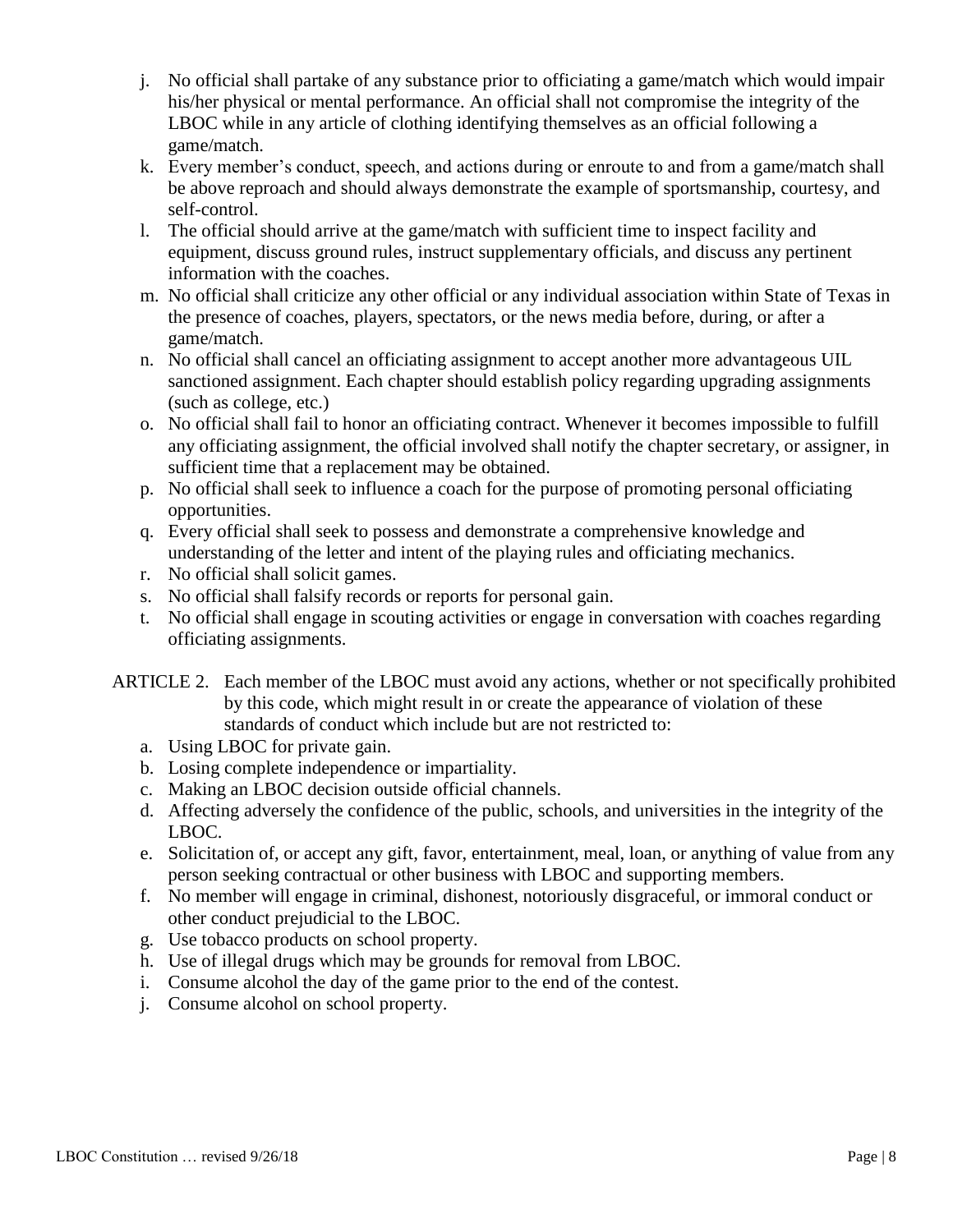# **BYLAWS**

# **Article I: BOARD OF DIRECTORS**

- A. The Board shall have full power to act and pass on all matters of business. The minutes of the board meeting shall be made available to the general membership during any regular (or special) general meeting. Should any action of the Board receive a call for a ballot by any member and a quorum of the membership is present, a vote must be taken with a simple majority necessary to confirm the Board action.
- B. The Board may remove any board member who misses two consecutive regular board meetings or three in one year by a two-thirds vote of members present and voting.
- C. The President shall be directed by and report all Chapter business to the Board.
- D. The Board shall provide documented copies of the latest revision of the Constitution each year. Availability on the website shall meet this requirement.

# **Article II: MEMBERSHIP**

- A. All members of the Lubbock Chapter will become members of the state association or affiliation as decided by the chapter membership.
- B. Only paid members in good standing will be allowed to vote regarding matters concerning the Chapter. Good standing is defined as having no sanctions, outstanding dues or fines, and having met all membership requirements.
- C. A quorum for holding an official meeting of this Chapter shall be two-thirds of the Board or 40 percent of the membership. The quorum for year-end election shall be two-thirds of the Board or 40 percent of the paid membership for the upcoming year.
- D. All classifications used by the Lubbock Chapter shall be according to UIL or the state association or affiliation guidelines and regulations.

# **Article III: MEMBERSHIP REGISTRATION AND DUES**

- A. One month prior to the state dues deadline shall be the deadline for paying dues to the Lubbock Chapter. Payment of dues to the state association or affiliation shall be governed by the regulations of the state association or affiliation. Names of members who have not paid their dues will not be on any list sent to coaches for the coming year. No members will be assigned any games by the Secretary or placed on any mailing list unless his/her dues and applicable fines have been paid and is a member in good standing.
- B. All members must take and pass by a score of 70 or better the basketball rules test specified by the state association or affiliation.
- C. Dues for Chapter membership shall be set by the Board.
- D. The Board may expel or suspend any member at any time for gross violation of rules and ethics of the LBOC Constitution and/or the state code of ethics. Reinstatement of any expelled or suspended member shall be possible only by written request to the Board and favorable action on that request by the Board.

# **Article IV: PRESIDENT**

- A. Qualifications:
	- 1. Must be a Division 1 or 2 official when nominated.
	- 2. Must have been a member in good standing of the Chapter and the Association for the three previous consecutive years prior to his/her election.
- B. Shall preside at all meetings of the Chapter and of the Board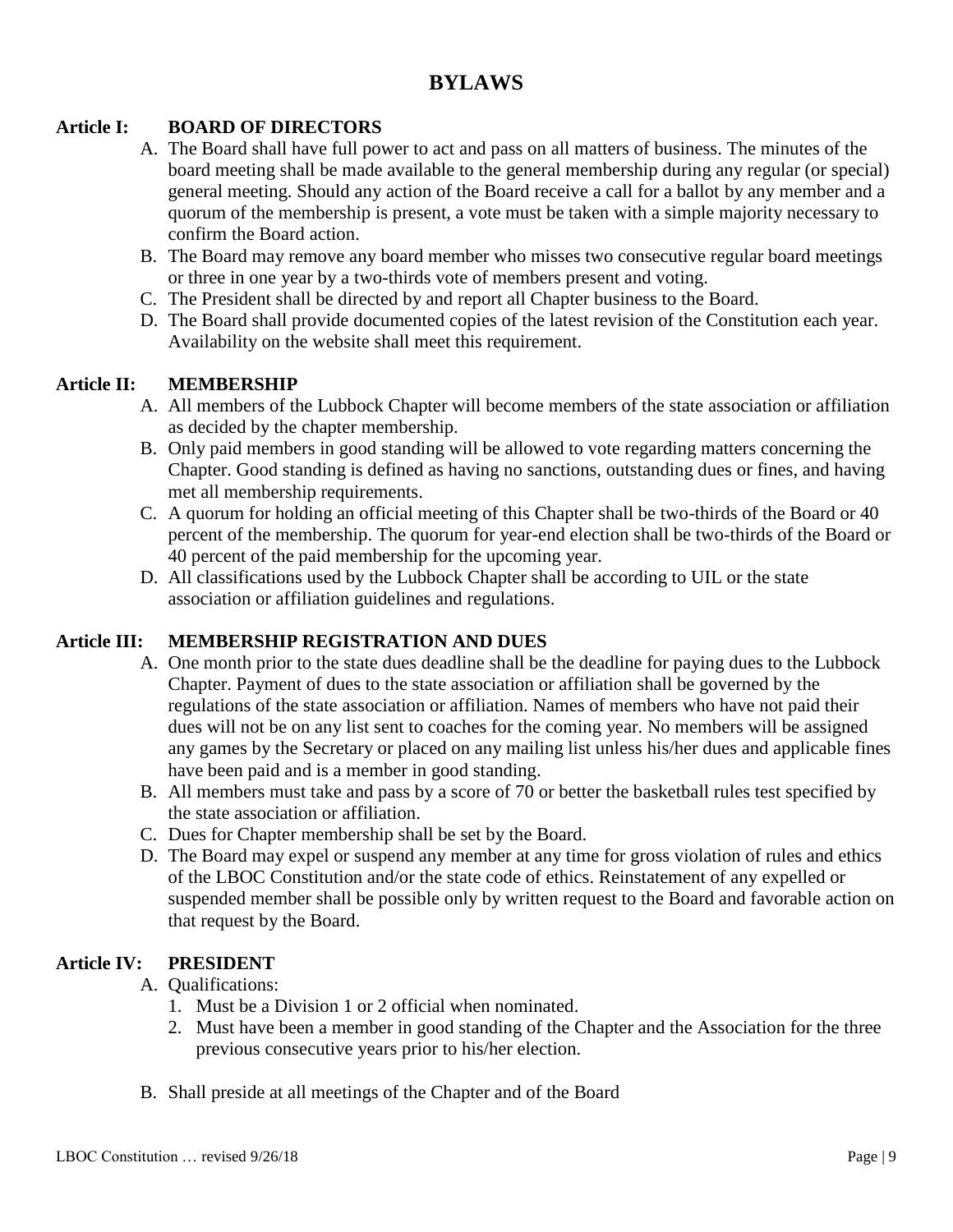- C. Shall appoint all committees as directed by the Board.
- D. Shall execute the will of the Board in all matters pertaining to the Chapter.
- E. Shall maintain fiscal responsibility for the chapter and shall submit an annual budget to the Board prior to September 1.
- F. Shall hold office for two years beginning the Monday after the UIL Boys State Tournament following his/her election.

## **Article V: VICE-PRESIDENT**

- A. Qualifications shall be the same as the President.
- B. Shall preside at all Chapter and Board meetings in the absence of the President.
- C. Shall succeed the President without reservation whenever, for any reason, the office of President is vacated.
- D. Shall serve as Program chairman for all Chapter meetings.
- E. Shall keep the current Constitution and Bylaws available to the membership.
- F. Shall hold office for two years beginning Monday after the UIL Boys State Tournament following his/her election.

## **Article VI: SECRETARY**

#### A. Qualifications:

- 1. Must be Division 1 or 2 official when submitting letter of intent.
- 2. Must have been a member in good standing of the Chapter and the Association for the three previous consecutive years prior to his/her election.
- 3. Shall live in the Lubbock geographic officiating area during the entire term of office.
- B. Shall hold office for a term of two years beginning Monday after the UIL Boys State Tournament following his/her election. Outgoing secretary shall assign all playoff games for the current term.
- C. Shall maintain a complete roster of members of the Chapter, and shall make this roster available to such coaches, school officials, or other persons as directed by the Board.
- D. Shall administer all examinations as required by the chapter and the state association or affiliation.
- E. Shall present to the Board all documented grievances pertaining to working relationships of members with schools, coaches, and/or fellow officials.
- F. Shall, upon request of school officials, assign members to officiate at specified games.
- G. Shall maintain a master schedule of all games assigned to the Chapter and of members assigned to those games for the current season.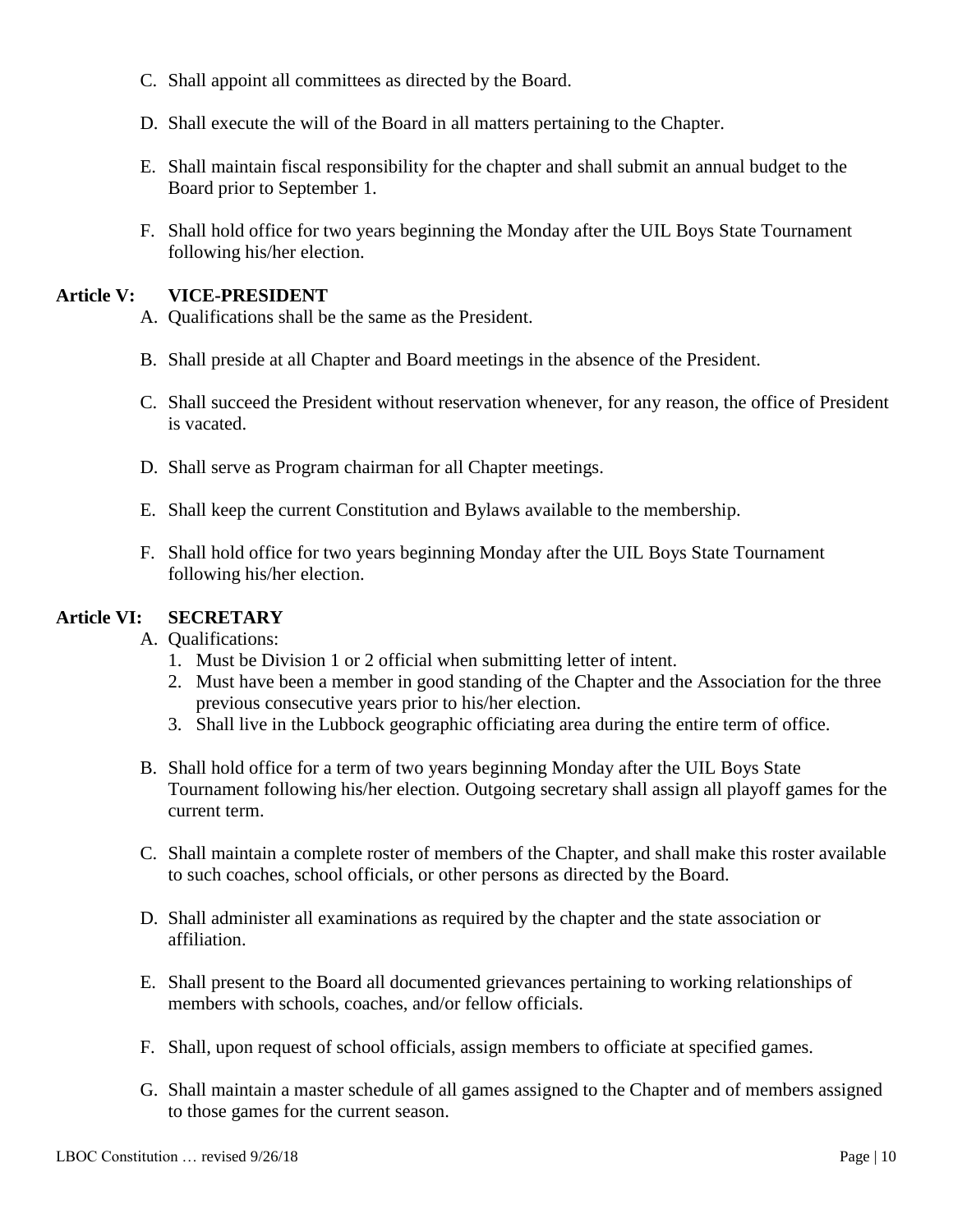# **Article VII: TREASURER/RECORDER**

- A. Qualifications:
	- 1. Must be Division 1 or 2 official during his/her term of office.
	- 2. Shall have been a member in good standing of the Chapter and the Association for the three previous consecutive years prior to his/her election.
- B. Shall collect all dues and fines of the Lubbock Chapter.
- C. Shall be in charge of all funds of the Lubbock Chapter and shall maintain a record of Chapter funds and have it available on request.
- D. Shall draw up checks when presented with bills and the expenses have been approved by the Board. All checks will have two signatures. These signatures will be either President, Vice-President, Secretary, or Treasurer. A funds recipient may not sign the check.
- E. Shall be responsible for keeping the minutes of each Board meeting and each Chapter meeting. Minutes shall be approved at each Chapter meeting. Typed copies shall be made a part of the Chapter's permanent records and must be available to any member of the Chapter upon request. Availability on the website shall satisfy this requirement.
- F. Shall be the administrative officer of the attendance records and regulations of the Chapter, check the roll at each meeting, notify each member when his/her absenteeism begins to be excessive, and notify the Board of the same.
- G. Shall act as reporter.
- H. Shall work with the Secretary to maintain a complete roster of Chapter members.
- I. Shall hold office for the term of 2 years beginning Monday after the UIL Boys State Tournament following his/her election.

# **Article VIII: STATE ASSOCIATION REPRESENTATIVE**

- A. Qualifications:
	- 1. Must be a Division 1 or 2 official when nominated.
	- 2. Must have been a member in good standing of the Chapter and the Association for the three previous consecutive years prior to his/her election.
- B. Shall represent the chapter in all manner of activity in dealings with state association.
- C. Shall report to the Board and membership with state association issues as needed.
- D. Shall execute delivery of rule books/manuals, etc. to members in good standing with the state association as needed.
- E. Shall hold office for two years beginning the Monday after the UIL Boys State Tournament following his/her election.